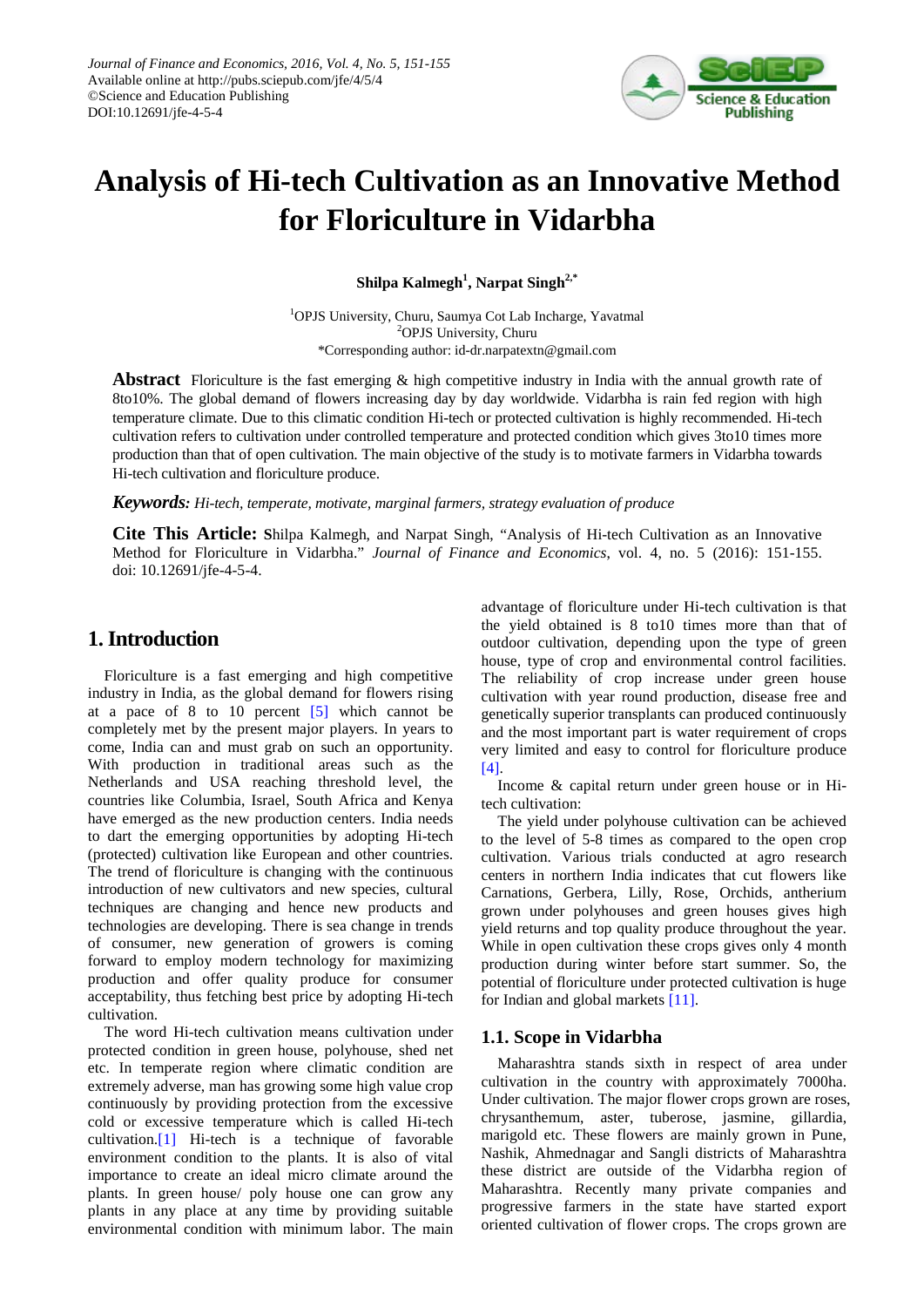Roses, Carnations, Gerbera, Lillie, Gladiolus etc. These companies have contributed much more in floriculture development through green house and tissue culture technology. There are 14 big corporate green houses and 902 small green houses erected on farmers fiel[d.\[8\]](#page-4-4) Under the Government of India's scheme "Commercial Floriculture", Horticulture Department of Maharashtra State has established a model floriculture centre at Rajgurunagar, district Pune. The state government has taken lead to establish auction market on the lines of Dutch auction centre (Al Sameer) at Goregaon, Mumbai [\[2\].](#page-4-5)

Maharashtra state have four region Western Maharashtra, Konkan, Marathwada and Vidarbha. The Vidarbha region in Maharashtra is mainly rain fed with the average rainfall of 75cms while the state's average rainfall is 100cms. So, the less water intensive crops are preferred by farmers as 70to80% of farmers depend upon rain for cultivation and irrigation facilities are less. Maharashtra state is having highest number of green house according to data mostly in Pune and Ahmednagar district. But in Vidarbha region green houses are less in number, so the present study is deal with the motivation of farm community towards Hitech cultivation of floriculture to improve economic status as well as living standards of farm community in Vidarbha. The Nagpur district of the region is having highest no of green houses followed by Amravati, Wardha, Akola, Buldhana, Chandrapur and Yavatmal respectively. [\[9\]](#page-4-6) The major commercial flower in the study area are i.e. Gerbera, Gladiolus and Rose under Hi-tech cultivation. In Vidarbha region climate is too hot and due to unavailability of basic infrastructure i.e. continue electricity and irrigation facilities etc. The Carnation crop is not preferred by the flower cultivators in the study area. [\[3\]T](#page-4-7)he need of the present study is to motivate the farmers in Vidarbha towards Hi-tech cultivation and towards floriculture because 70% of the farmers in Vidarbha are marginal farmers (Farmers below land holdings having 1 hectare). And due to small land holdings floriculture in Hi-tech cultivation fits well in to strategy.

## **2. Materials and Methods**

Selection of areas/units of floriculture:

Since the presence study is confined to selected floriculture plants growing in green house, the study is the case study of three greenhouses under floriculture as there are not ample of green houses in the study area, each green house from different districts are selected for the present study.

**Selection of green houses under floriculture growing**

- 1. The green house at village Kotha, Tahsil Kalamb, district Yavatmal named as A.
- 2. The green house at village Khadva, Tahsil-Wadi, district- Nagpur named as B.
- 3. Green house installed at tahsil Selu, district Wardha of Shri. Raut named as C.

Floriculture plants selected in green house:

- 1. Gladiolus
- 2. Gerbera
- 3. Rose
- Concepts Considered:-

The concepts in the presence study considered for analytical part are as under:-

- i. Cost of Installation of each of the Greenhouses selected.
- ii. Cultivation of selected flowers grown in each of the green houses selected.
- ii. Marketing of selected flower produce in each of the green houses selected with different methods of sale, adopted
- iv. Marketing of selected flowers produced under greenhouse with different methods of sale adopted.

Analytical Approach :-

The analytical approach in the presence study has been extended primarily to the evaluation of,

- Fixed Investment:
	- A) Cost of installation of green house of specific dimension and its comparison with the cost of installation of the green house of very specific dimension expected to be incurred as per specific norms laid down.
	- B) Depreciation: The machineries installed in green house under this study are reported that they are firstly subjected to warranty &guarantee for the period of 2-3 years and secondly, they are covered under insurance. Therefore, compensations are not to be born in terms of depreciation in case of open cultivation, very minimum use of implements is reported to have been made. Therefore depreciation in this cost is negligible and hence not accounted for.

Cost of Cultivation of Floriculture:-

The evaluation of the cost of cultivation of selected floriculture plants in green house has been worked out by following cost considerations.

a) Cost  $A = All$  the variable costs.

The variable items included under costA are considered as under:

- i. Hired human labour..
- ii. Seeds/ Floriculture planting material.
- iii. Manures
- iv. Fertilizers
- v. Plant protection measures.
- vi. Irrigation
- vii. Land revenue
- viii. Miscellaneous.
- ix. Interest on working capital.
- b) Cost  $B = Cost A + Interest on fixed capital +$ Rental value of land.
- c) Cost  $C = Cost B + Imputed value of family$ labour.

### **2.1. Assessment of Variable Cost Items**

The monetary assessment of variable items under consideration, viz –hired human labor, seeds/floriculture planting materials, manures, fertilizers, plant protection measures, irrigation and miscellaneous items have been accounted for at the rate of actual cost incurred while purchasing or making them available for cultivation.

The land revenue charges are accounted as per payment made on the very head to the government for the specific area under consideration. Working capital includes all variable items of the cost. The rate of interest on these working capital items has been charged at 12 percent/annum for the growing period of the specific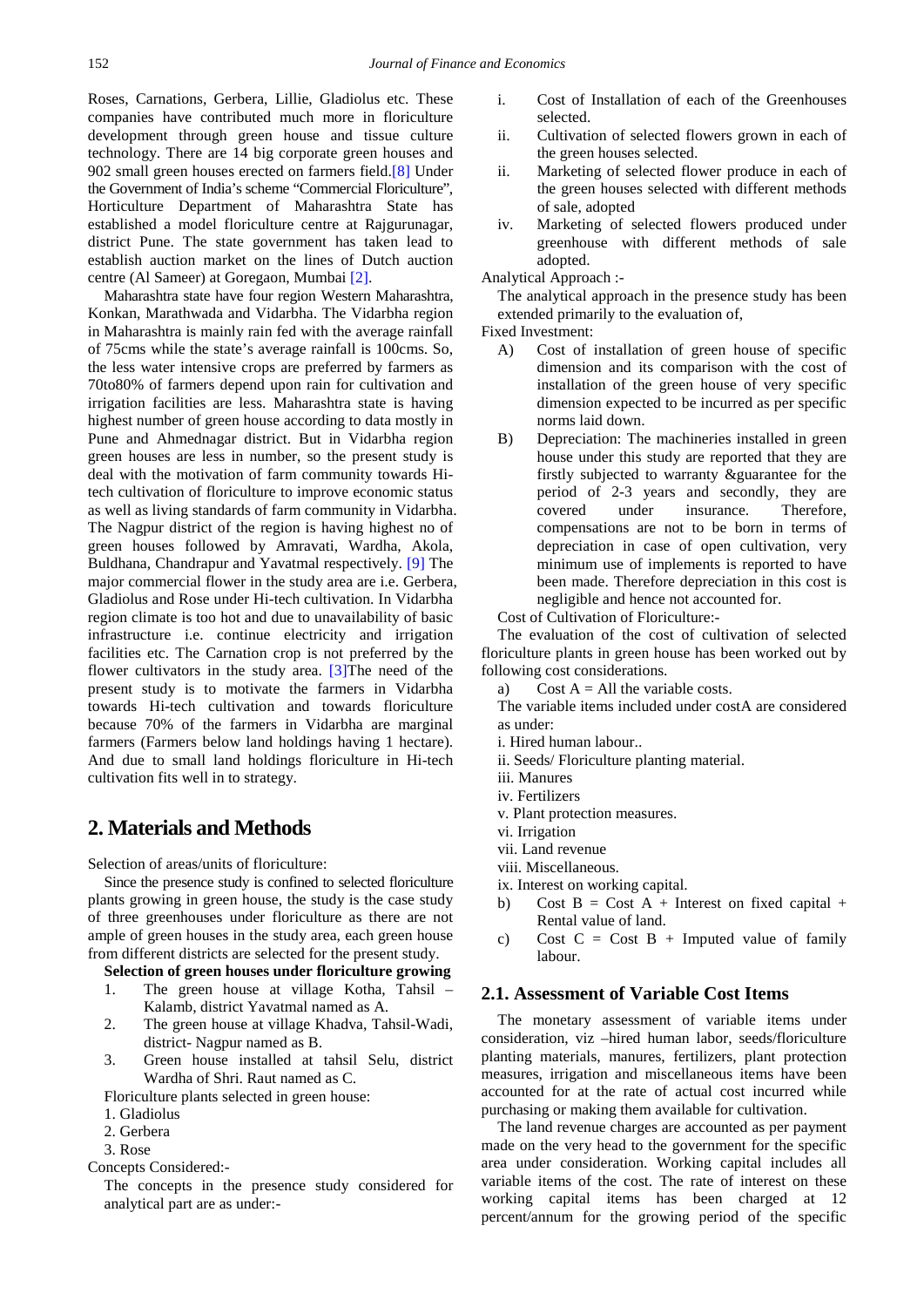flowering plants grown. The fixed capital items related to the presence study in respect of in green house growing of floriculture are land occupied by the green house of specific dimension, cost of installation of green house over it, and machineries installed in it, whereas under open condition of floriculture growing, the fixed investments items are area land under consideration, farm implements, machineries and live stock used for the purpose of said floriculture growing. The rental value of land used for selected floriculture growing under each of growing of floriculture plants in green house has been assessed at the rate of  $1/6^{th}$  value of gross produce of each of the selected floriculture growing.

#### **2.2. Evaluation of Produce**

Value of gross produce of each type of the floriculture plants selected and the main produced obtained out of it has to be estimated. This estimation has been effected in case of each of the floriculture growing, as per availability of gross and main produce from it at the time of harvest, at the rate of disposal or sale of such produce.

Measures of comparison :-

i. Cost of cultivation per unit area:-

For the purpose of comparison of growing of selected floriculture plants in green house the cost of cultivation per unit area has been worked out.

ii. Input-Output Ratio:-

For judging the comparative profitability of selected floriculture plants grown in green house the input output ratio has been assessed in the context of

Input output ratio = Gross income  $(Rs/in each green)$ house)/cost A in context of Cost A

Input output ratio = Gross income  $(Rs/in each green)$ house)/cost B in context of Cost B.

Input output ratio = Gross income  $(Rs/in each green)$ house)/ cost C in context of cost C

Marketing of Flowers

The study of marketing channels and price spread in respect of flowers produced from selected floriculture plants grown in green house has been critically studied with reference to the approach of sale of said flowers through domestic markets and at foreign market as the case may be. For this purpose, the marketing cost involved under each channel of price spread and producer's share in consumer's rupee have been worked out to judge the profitability in the specific floriculture growing. The two marketing channels studied under the study they are:

- 1. On spot sale of flowers: Producer- Commission agent cum wholwsaler.
- 2. In open market sale: Producer Hundekaries Commission agent cum wholesaler - retailer - Consumer for marketing of flowers.

## **3. Results and Discussion**

The fixed investment for green house is calculated in tabular form as under:

Cost of installation of each green house invariably matches with the expected fixed cost recommended norms.

| <b>Identical of Green</b><br><b>House</b> | Area Sq.m | Land     | Construction | <b>Machinaries</b> | <b>Irrigation</b><br>System | <b>ImplementS</b> | Other items | <b>Total Fixed</b><br>Cost |
|-------------------------------------------|-----------|----------|--------------|--------------------|-----------------------------|-------------------|-------------|----------------------------|
| A                                         | 2000      | 2,50,000 | 16,36,000    | 1,00,000           | 3,40,000                    | 50,000            | 10,000      | 22,80,000                  |
|                                           |           | 125.00   | 818.00       | 50.00              | 117.00                      | 25.00             | 5.00        | 1140.00                    |
|                                           |           | 10.96%   | 71.75%       | 4.38%              | 10.26%                      | 2.19%             | 0.43%       | 100%                       |
| B                                         | 1600      | 1,92,000 | 12,84,800    | 1,00,000           | 1,84,000                    | 50,000            | 48,000      | 18,58,800                  |
|                                           |           | 120.00   | 803.00       | 62.50              | 115.00                      | 31.25             | 30.00       | 1161.75                    |
|                                           |           | 10.32%   | 69.11%       | 5.37%              | 9.89%                       | 2.68%             | 2.58%       | 100%                       |
| C                                         | 2080      | 2,45,440 | 16,59,840    | 1,04,000           | 2,43,360                    | 50,000            | 10,000      | 23,12,640                  |
|                                           |           | 118      | 798          | 50                 | 117                         | 24.03             | 4.8         | 1111.83                    |
|                                           |           | 10.61%   | 71.77%       | 4.49%              | 10.52%                      | 2.16%             | 0.43%       | 100%                       |

The flower wise total produce, total receipt and Receipt/sq.m. for flowers grown in selected green house describe in tabular method as follows:

Table for Total Produce, Total Receipt and Receipt/Sq.m for Flowers Grown in Green House.

| Sr.No. | <b>Flowers</b><br>Grown | Total area of all<br>units under flow in<br>(Sq.m) | <b>Plant Population</b><br>with distance in<br>Sa.cm | <b>Yield obtained</b><br>in Names | Rate of sale<br>flower/No<br>or/Kgs | <b>Total</b><br><b>Receipts in</b><br>(Rs) | <b>Receipt From</b><br>Per Sq.m area<br>(Rs) |
|--------|-------------------------|----------------------------------------------------|------------------------------------------------------|-----------------------------------|-------------------------------------|--------------------------------------------|----------------------------------------------|
|        | Gladiolus               | 480                                                | 160000<br>$15X20$ cm                                 | 32000<br>Spike                    | . რ                                 | 192000                                     | 400                                          |
|        | Gerbera                 | 4200                                               | 46666 30x30cm                                        | 2100000 cuts                      |                                     | 63,00,000                                  | 1500                                         |
|        | Rose                    | 1000                                               | 7407<br>30X45 cm                                     | 296280<br>cuts                    |                                     | 2.92.560                                   | 592.56                                       |

As seen above the flowers of gladiolus under green houses during study year are grown in 480 Sq.m area. The planting distance for gladiolus was 15X20 cm there total in this area of gladiolus plant population was 16000.The receipt from 32000 cuts of gladiolus amounts to Rs. 192000. And therefore per Sq.m revenue proceeds amounts to Rs. 400.

The flowers of Gerbera occupied on area of 4200 Sq.m in all concerned green houses studies together. The

plantation of gerbera was made at a distance of 30x30 cm and therefore, total plant population under gerbera was 46666. It is reported that from the entire growing season, it yielded 2100,000 cuts. These cuts are reported to have been sold at the rate of Rs.3 each and therefore total revenue receipts amount to Rs 63,00,000. The sale of gerbera is reported to have been effected at the spot as per contract. It is seen that the revenue proceeds per Sq.m growing of gerbera amounts to Rs. 1500/sq.m.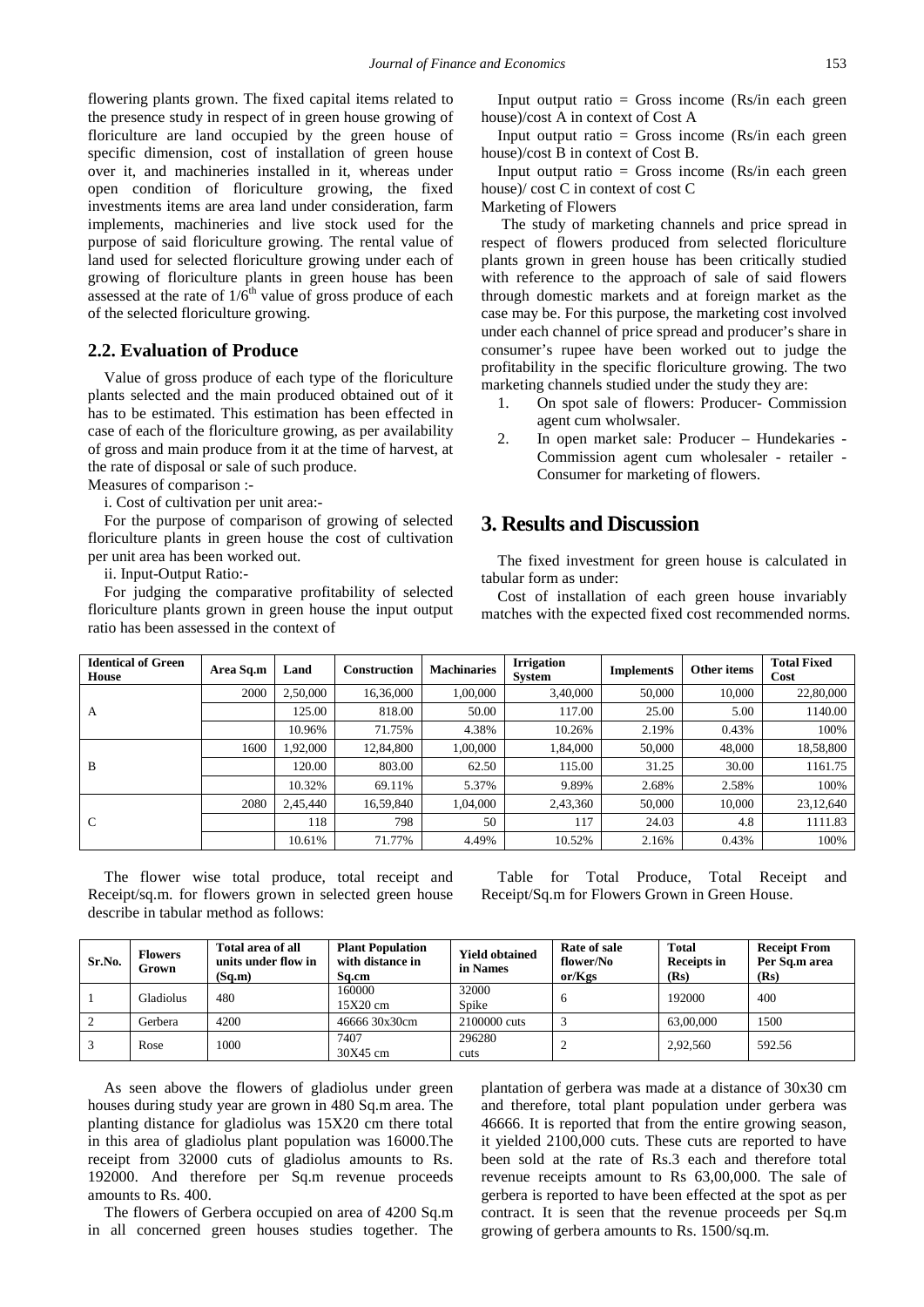The roses are grown in an area of 1000 Sq.m in concerned green house. The planting of roses was made at a distance of 30x45 cm and therefore its total population was 7407. As per the report received, the yiled from roses during the season was of 296280 cuts. Like other cut flower roses are sold at the rate of Rs. 2/cut at the spot. The revenue proceeds as seen from table from roses is of Rs. 592560 from entire area under it in green house and therefore, rate of revenue proceeds from Roses in Green house from an area of 1/Sq.m amounts, to Rs.592.56.

In respect of gladiolus grown in 1 Sq.m area amounts to Rs.400. Since for growing gladiolus in green house, the Cost A, Cost Band Cost C, per Sq.m respectively figures to Rs. 194.82, Rs.271.20 and Rs.371.20, the net return from gladiolus over amount to Rs.205.18 over Cost A, Rs.128.8 over Cost B and Rs. 28.8over Cost C when it is grown in green house.

The critical observation reveal that net return from gladiolus grown in 1 Sq.m area is of 205% over Cost A whereas it is nearly 147% of Cost B and 107% of Cost C.

In case of gerbera it is seen that, the revenue receipts from growing in Sq.m amounts to Rs. 1500. Since cost A, cost B and cost C incurred/sq.m. for growing of gerbera in green house amounts to Rs. 564.45; Rs. 842.67 and Rs. 942.67 respectively net return from gerbera grown in 1 Sq.m area in green house amount to Rs. 935.55 over Cost A, Rs.657.33 over Cost B and Rs.557.33 over Cost C respectively. Critical observations reveal that net return over Cost A, Cost B and Cost C is very much high in respect of gerbera. It is measure in terms of times, for comparison style. In this respect, it is seen that net return from growing of Gerbera grown within 1 Sq.m area has yielded 2.66 times more revenue receipts over Cost A;

1.78 times over Cost B and 1.59 times over Cost C/Sq.m growing of Gerbera when it is grown in green house.

In case of roses, which are grown in green house, it is seen that revenue proceeds from them in 1 Sq.m area amount to Rs.592.56. Since the Cost A, Cost B and Cost C for growing of roses in green house is incurred at the rate of Rs.304.75, Rs.418.74 and Rs.518.74/Sq.m respectively the net return from roses amounts to Rs.287.81 over Cost A; Rs.173.82 over Cost B and Rs.73.82 over Cost C. The critical green house is respectively 2.05 times more over Cost A, 1.48 times over Cost B and 1.14 times more over Cost C respectively.

It is to be taken in to account that green house involves huge expenditure on its installation in initial year. Therefore, the recovery of the investment made on fixed items takes period of some years. It is therefore, becomes obvious to judge the profit margin in terms of net return from each of the flowers grown in green house over Cost A, because Cost A includes all recurrent expenses involved on variable Cost components. In the present study, therefore estimation of net returns over Cost B and Cost C in respect of flowers grown in the green house may be treated for academic consideration for the same are not that worth. What matters the most is therefore the net return over Cost A, from each of the flowers grown in green houses with due references to this consideration, it is seen in the present study that all the selected flowers viz; Gladiolus, Gerbera and Roses grown in green house have yielded considerable net return over Cost A. The comparative analysis of net return obtained from each of the flowers under consideration shows that the highest net return from 1 Sq.m area over Cost A is from Gerbera which is respectively followed by Roses and Gladiolus.

| Sr.No.   | <b>Name of Flower</b> |                   |        | Per Sq.meter |        | <b>Input Output Ration Over</b> |        |        |
|----------|-----------------------|-------------------|--------|--------------|--------|---------------------------------|--------|--------|
|          |                       | Output in Rs/Sq.m | Cost A | Cost B       | Cost C | Cost A                          | Cost B | Cost C |
|          | Gladiolus             | 400               | 194.8  | 271.2        | 371.2  | 1:02:05                         | 1:1.47 | 1:1.07 |
| $\gamma$ | Gerbera               | 1500              | 564.5  | 842.67       | 942.67 | 1:2.65                          | 1:1.78 | 1:1.59 |
|          | Rose                  | 592.56            | 304.75 | 418.74       | 518.74 | 1:1.94                          | 1:1.41 | 1:1.14 |

**Input Output Ratio for Selected Flowers Crown in Creen House** 

To show the comparison how green house cultivation is better vis-à-vis open cultivation of flowers following table

is given by collecting the data from open cultivation of floriculture from same field.

| Sr.No. | <b>Name of Flowers</b> | Output in Rs/Sq.m |           | Per Sq.meter |           | <b>Input Output Ratio</b> |           |           |
|--------|------------------------|-------------------|-----------|--------------|-----------|---------------------------|-----------|-----------|
|        |                        |                   | Cost ARs. | Cost BRs.    | Cost CRs. | Cost ARs.                 | Cost BRs. | Cost CRs. |
|        | Rose                   | 148.14            | 51.97     | 79.23        | 81.15     | 1:2.85                    | 1:1.86    | 1:1.82    |
|        | Tuberose               | 79.99             | 18.89     | 33.16        | 35.16     | 1:4.23                    | 1:2.41    | 1:2.27    |
|        | Aster                  | 56.00             | 10.68     | 20.55        | 25.55     | 1:5.24                    | 1:2.72    | 1:2.19    |
| 4      | Gaillardia             | 36.00             | 11.68     | 18.27        | 20.77     | 1:3.08                    | 1:1.97    | 1:1.73    |
|        | Chrysanthemum          | 75.00             | 11.04     | 24.09        | 26.59     | 1:6.79                    | 1:3.11    | 1:2.82    |

**Input Output Ratio for Selected Flowers Grown Under Open Cultivation**

The net return per square meter of flowers grown under green house are Rs.400/sq.m for Gladiolus, Rs.1500/sq.m. for Gerbera and Rs.592.56/sq.m for Rose. While the net return per square meter for flowers grown under open cultivation are Rs.148.14/sq.m. for rose, Rs.79.99/sq.m. for tuberose, Rs.56/sq.m. for aster, Rs.36/sq.m. for Gillardia, Rs.75/sq.m. for chrysanthemum. The study is based profitability of Hi-tech cultivation so it is necessary to compare it with open production of floriculture. The study concluded that while comprising net return per square meter the net return is highest in Gerbera in green house cultivation while it is highest in Rose in open cultivation, the study concluded that gerbera gives 10 times more return than that of Rose in open cultivation, Gladiolus gives 3 times more return per square meter than that of Rose in open cultivation while Rose cultivated in green house gives 4 times more return than that of open cultivation of roses. Thus the conclusion come out of the study is that Hi-tech cultivation of flowers is 3to10 times more than that of open cultivation of flowers.